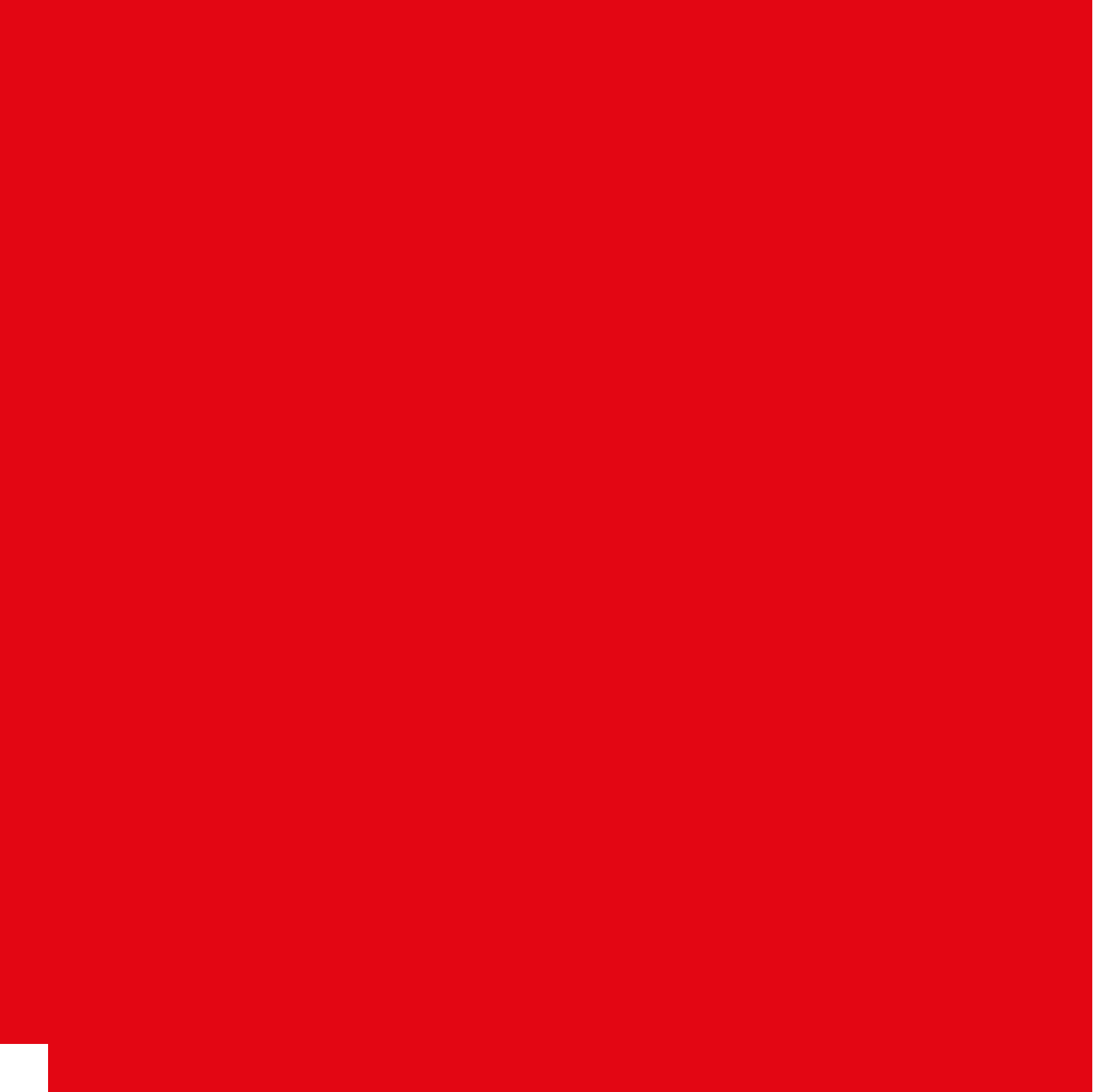"In the knowledge that only those who use their freedom remain free, and that the strength of a people is measured by the well-being of its weakest members."

from the preamble of the Constitution of the Swiss Confederation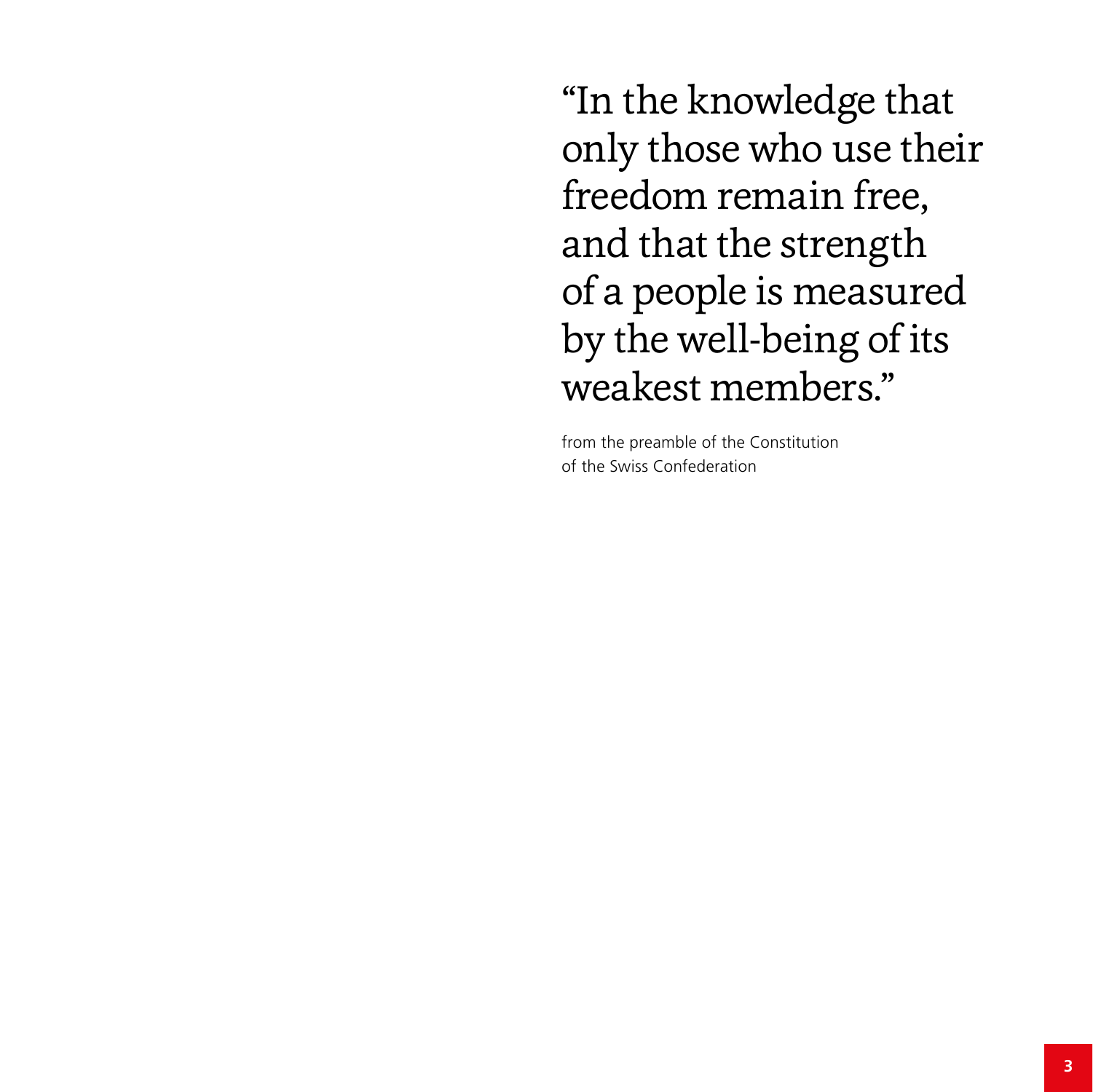### Switzerland's vision of the Human Rights Council

Human rights are at the core of Switzerland's self-understanding: a small democracy of free and equal citizens who enjoy a wide range of fundamental freedoms and actively participate in politics. Peaceful coexistence and mutual respect among people with different religious, linguistic or cultural backgrounds, a deeply rooted humanitarian tradition and good offices which are appreciated around the globe, the rule of law, stability and solidarity as well as credibility and reliability are among the specific and fundamental values of our country.

It is on the basis of these values that Switzerland took a leading role in the creation of the Human Rights Council. Together with other states that shared our dedication and keen interest we managed to improve the functioning of the human rights system. Ever since, we have been committed to ensuring that the Human Rights Council remains a strong and effective institution, not only able to react rapidly to human rights violations wher-ever they occur, but also capable of addressing worrisome situations before they become critical. Our global engagement has been widely recognised and has contributed to Geneva becoming a "global human rights hub". Today, we are satisfied to see that the Human Rights Council is a dynamic and responsive body, sensitive to the calls of our societies.

The successes of the Council entail some challenges. Since its creation, the Council's workload has steadily increased. On the one hand, further efforts are required to prevent the Council from spreading itself too thin and from its activities multiplying excessively. On the other hand, the resources of the United Nations' human rights system must be adapted to the increasing demands of the member states. In future, we need a Council and a human rights system that remains responsive to the most pressing human rights challenges. In the past few decades, a consensus has emerged that there is no development without security and no security without development, and especially that neither is possible without



respect for human rights. Indeed, it is a matter of concern for Switzerland that although human rights are one of the three pillars of the United Nations, they do not yet occupy the central place they deserve within the United Nations system.

The collaborative spirit that has been developed among members and observers of the Council in the wake of the Arab Spring must be preserved and cultivated. The Council is the United Nations' most important body mandated to genuinely serve human rights.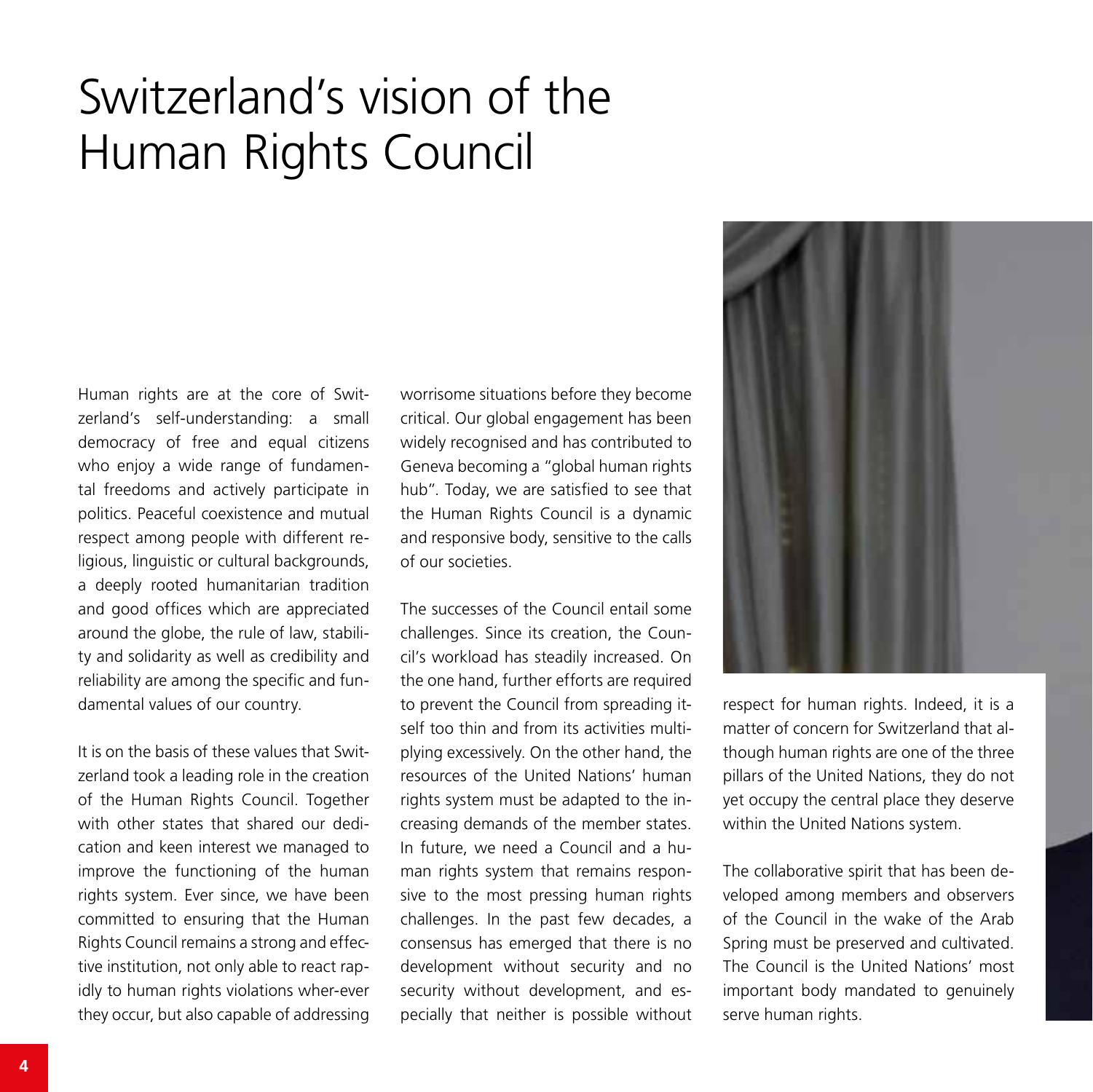

© Béatrice Devènes **D** Béatrice Devè

> The promotion and protection of human rights for all human beings in all parts of the world is more than just an aspiration – it is an obligation. Promoting universal respect for human rights is a permanent priority of Switzerland's foreign policy. As host state to the Office of the High Commissioner for Human Rights, the Human Rights Council as well as many non-governmental organisations, Switzerland has a particular interest in ensuring that the United Nations' main human rights body be strong, efficient and fair. To this end, Switzerland is pre-senting its candidature for a third term in the Human Rights Council for the period 2016–2018.

I thank you for your support.

Didier Burkhalter Head of the Swiss Federal Department of Foreign Affairs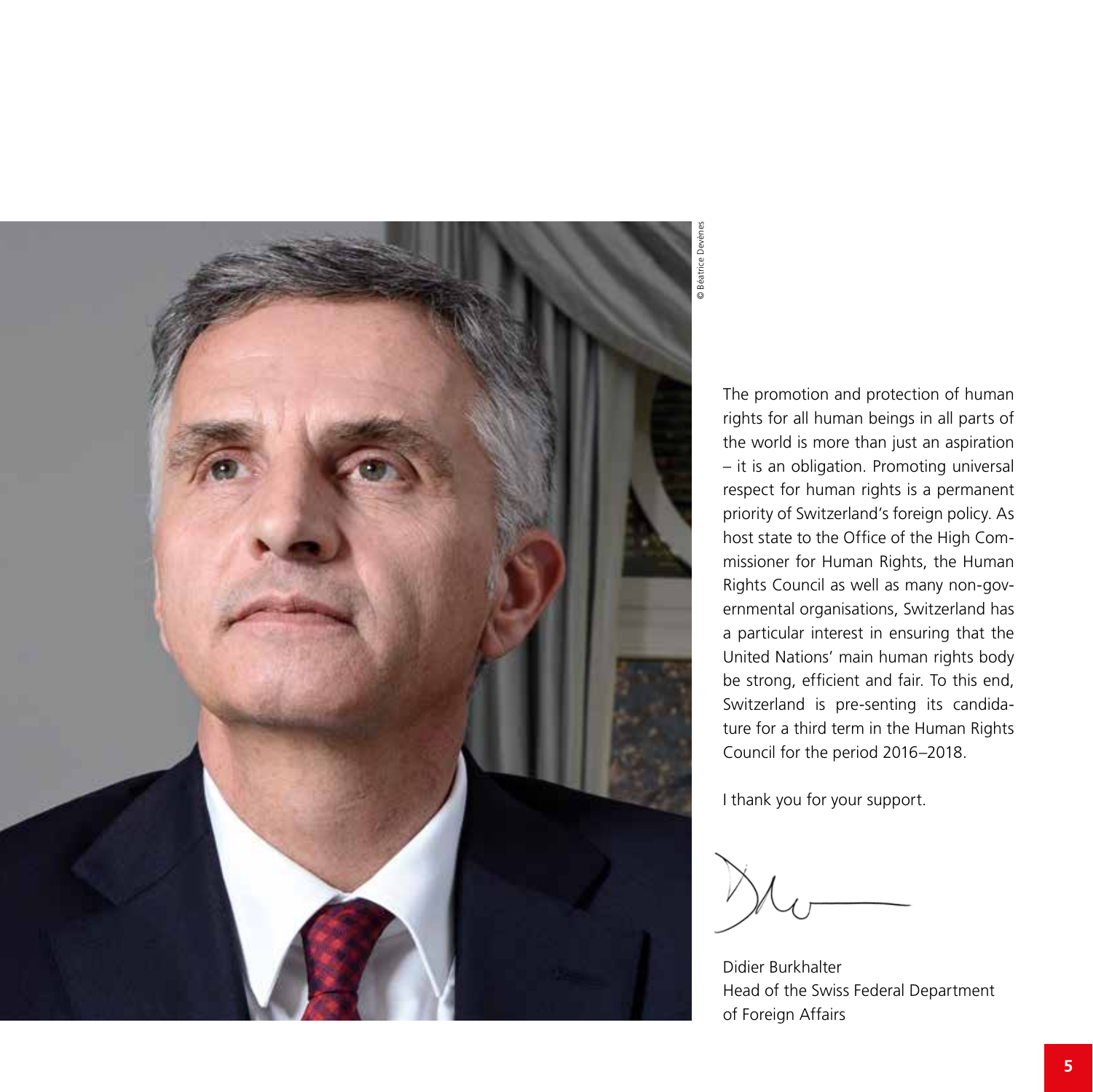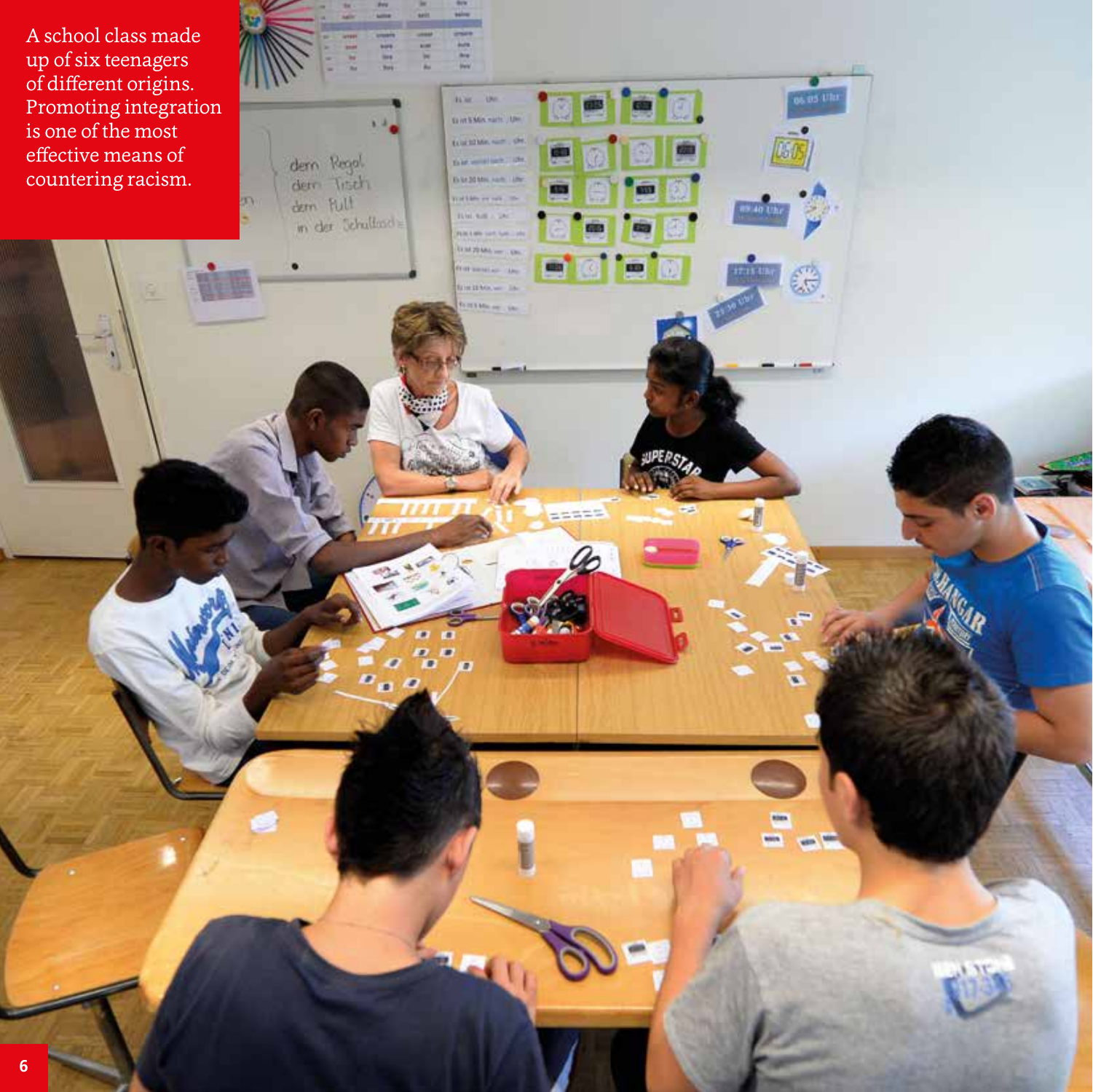# Switzerland's pledges and commitments

To promote human rights at the **national level,** the Swiss government pledges to further improve compliance with its human rights obligations, in particular by:

- **»** Strengthening coordination among all stakeholders at different state levels by developing a national coordination mechanism
- **»** Continuing its efforts against racism by promoting the integration of all sections of the resident population
- **»** Implementing the accepted UPR recommendations in good faith and launching a transparent and inclusive process to draft its third UPR report
- **»** Considering the establishment of a national human rights institution in accordance with the Paris Principles
- **»** Promoting respect for human rights by companies based in Switzerland
- **»** Stepping up its efforts to raise awareness of the issue of human trafficking

© Karen Robinson / Panos

**»** …

For further details please refer to the full version of Switzerland's Pledges and Commitments: www.eda.admin.ch/swiss\_pledges\_hrc

Trafficking in human beings is a modern form of slavery in which people are recruited, procured or made available for the purposes of sexual exploitation in prostitution, different forms of labour exploitation and the removal of organs.

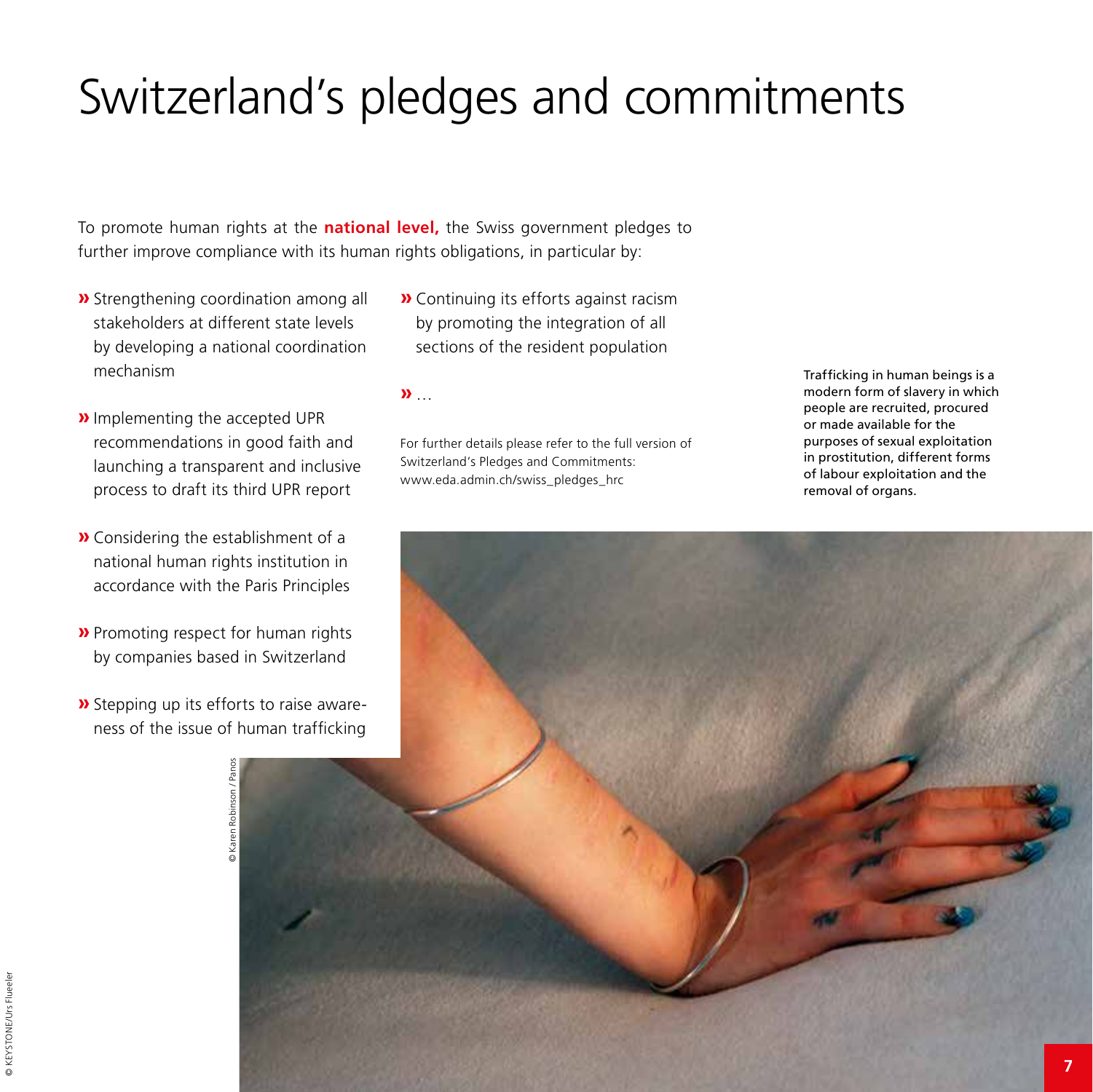To promote human rights at the **international level,** the Swiss government pledges to assist states in carrying out their human rights obligations, in particular by:

- **»** Pursuing its commitment to the worldwide abolition of capital punishment
- **»** Strengthening its efforts to increase accountability for gross human rights violations
- **»** Contributing to the promotion and protection of human rights, the strengthening of the rule of law, democracy and good governance in partner countries
- **»** Pursuing its engagement in the area of women's rights with a view to empowering women and girls both economically and politically and achieving gender equality
- **»** Continuing its commitment to the promotion and protection of human rights in the context of peaceful protests

**»** …

For further details please refer to the full version of Switzerland's Pledges and Commitments: www.eda.admin.ch/swiss\_pledges\_hrc

To contribute to the strengthening of the **Human Rights Council,** the Swiss government pledges to help ensure that this institution can fulfil its mandate under the best possible conditions, in particular by:

- **»** Continuing to actively participate in the work of the Council in a spirit of cooperation and genuine dialogue with partners from all regions;
- **»** Taking stock of the achievements of the Human Rights Council and identify challenges that lie ahead
- **»** Improving the participation of non-governmental organisations and national human rights institutions in the work of the Human Rights Council
- **»** Strengthening its efforts to achieve universality of representation by offering assistance to the states that do not yet have a permanent mission in Geneva

**»** …

For further details please refer to the full version of Switzerland's Pledges and Commitments: www.eda.admin.ch/swiss\_pledges\_hrc



© William Daniels / Panos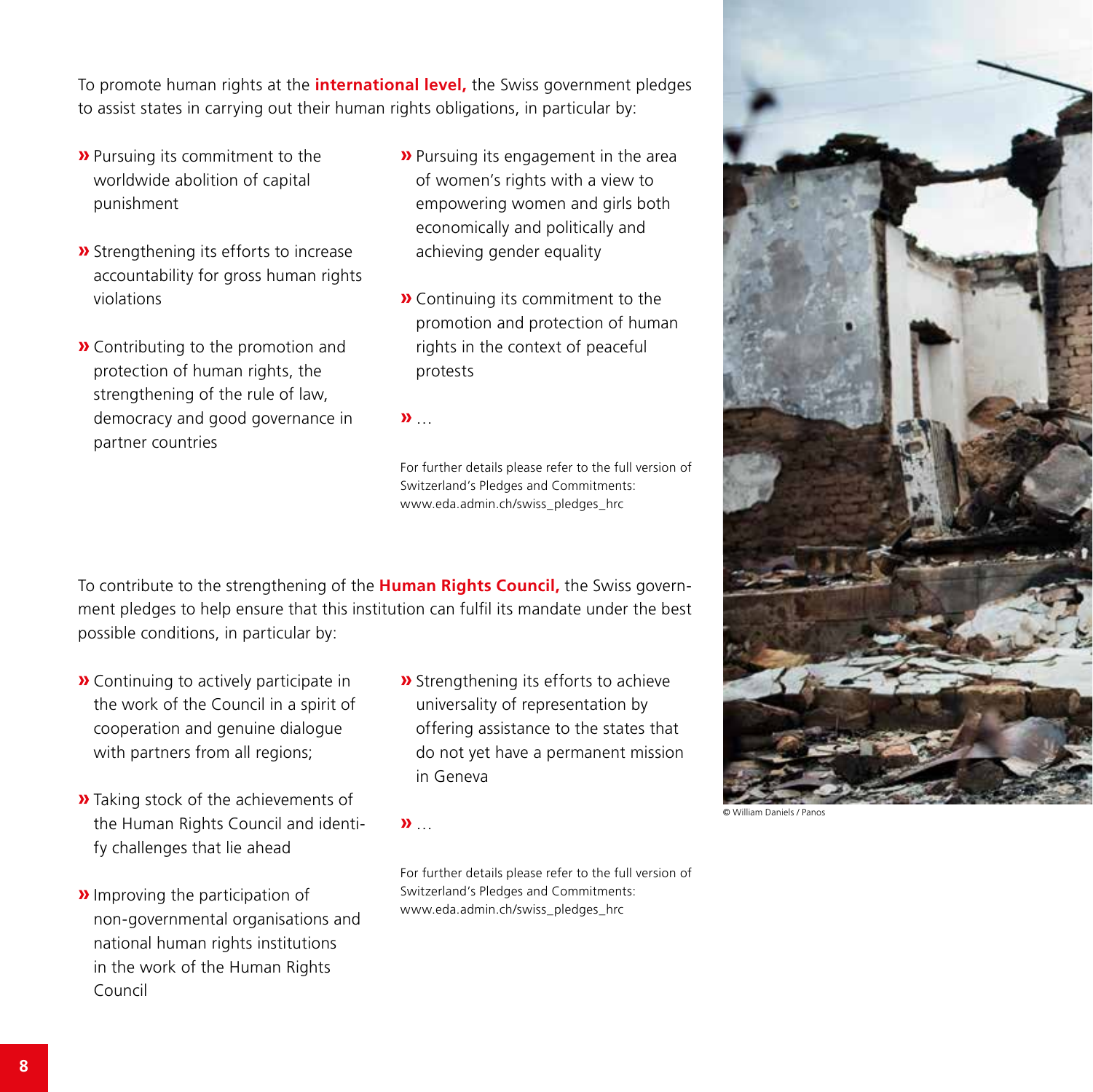In addition to human suffering and destruction, violent conflicts always entail human rights violations and abuses. Switzerland consistently calls for accountability for serious human rights violations and abuses and violations of international humanitarian law.



To reaffirm its support for the United Nations **Office of the High Commissioner for Human Rights** and the other relevant United Nations funds, programmes and agencies, the Swiss government pledges to continue its close collaboration and dialogue with these institutions, in particular by:

- **»** Stepping up its efforts to strengthen the financial basis of the OHCHR
- **»** Supporting the OHCHR in its efforts to increase states parties' capacities to comply with obligations under international human rights treaties
- **»** Continuing to support the human rights treaty body system

**»** Promoting human rights mainstreaming in the post-2015 process

**»** …

For further details please refer to the full version of Switzerland's Pledges and Commitments: www.eda.admin.ch/swiss\_pledges\_hrc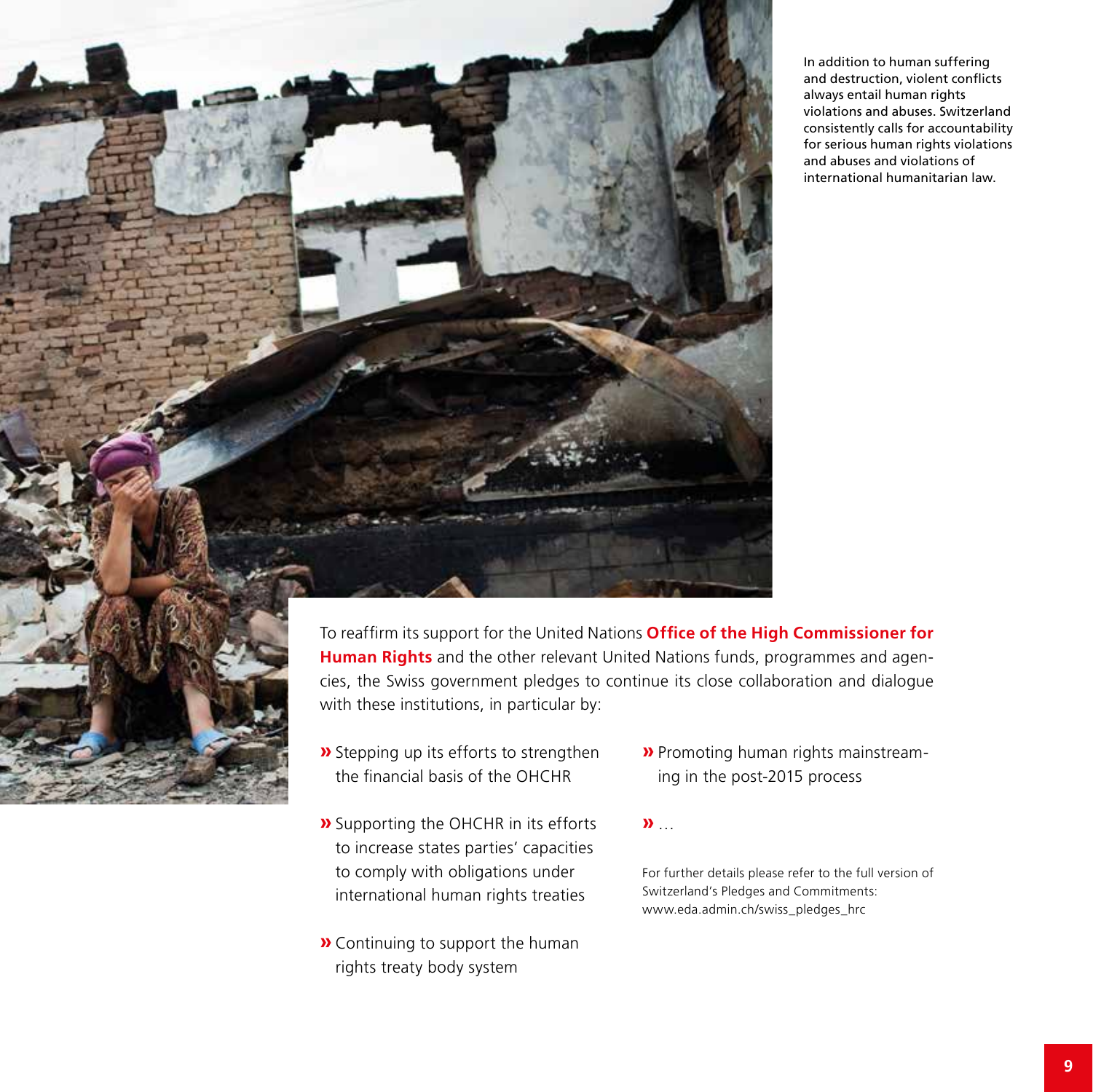Women, children and elderly people escaping from violent conflict. The protection of vulnerable groups is one of the cornerstones of Switzerland's human rights foreign policy.

© Tom Pilston / Panos

## Swiss human rights foreign policy stands for …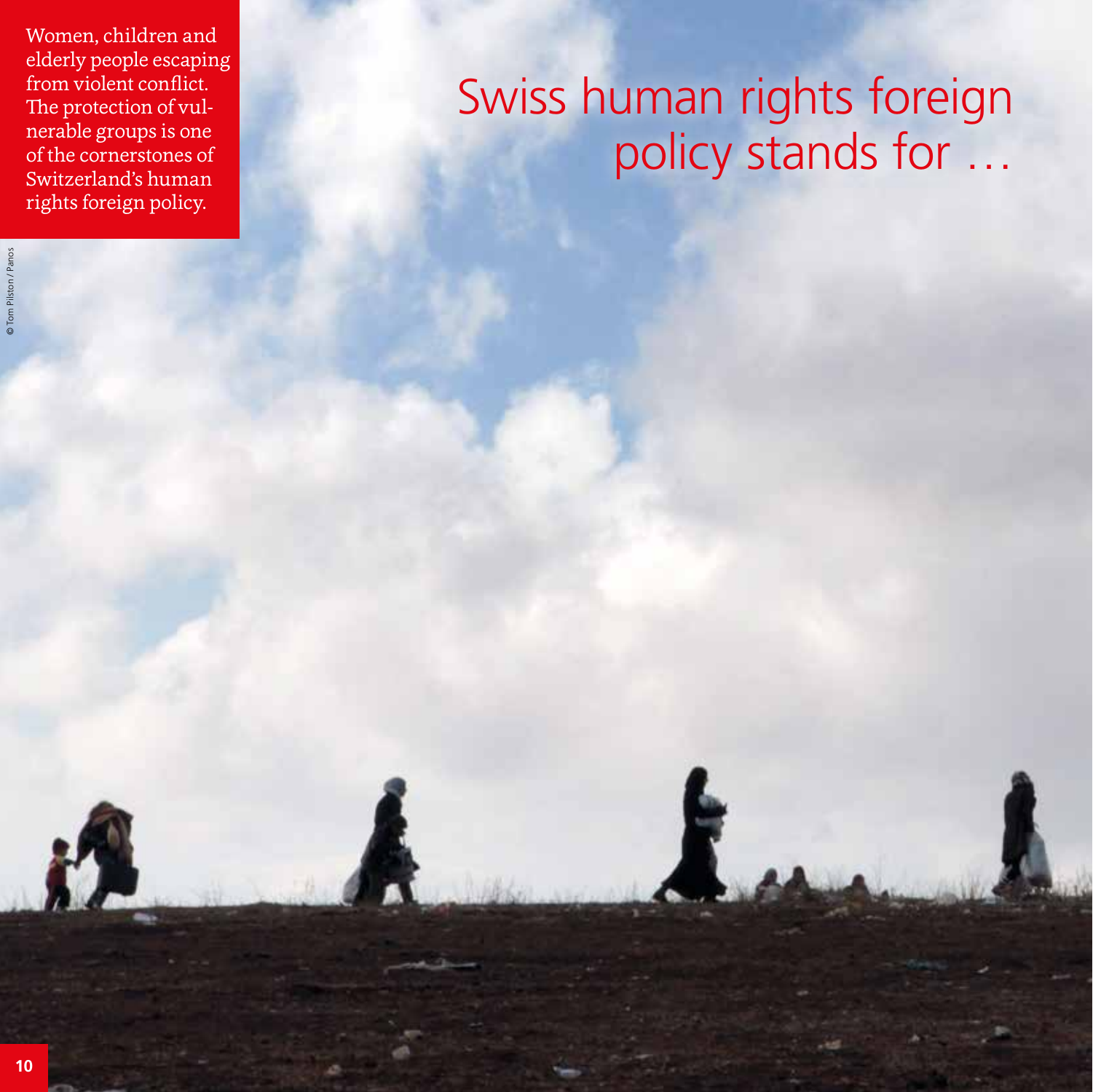Abolition of death penalty Commitment Health Dialogue Peaceful protest Human rights defenders  $\operatorname{Bridge}$  buil $\dim$ g  $_{\operatorname{\mathsf{Cooperation}}}$ Credibility Fight against human trafficking Humanitarianism  $\sf University$  Transparence Protection of minorities Truth, justice, reparations and guarantees of non-recurrence Detention standards  $\:\:\text{Food}\:\:$  Freedom of assembly and association Responsibility of business enterprises Fight against impunity  ${\tt VVOIIICIIS\;I1ZIIIS}$  Commissions of inquiry Support for Special Procedures Social peace and economic development Water and sanitation nst impunity **Women's rights** commissions of ing<br>Freedom of expression Accountability Prevention of torture Participation of civil society Support for OHCHR Children's rights Institutional reforms Commitment to Universal Periodic Review

LI AI N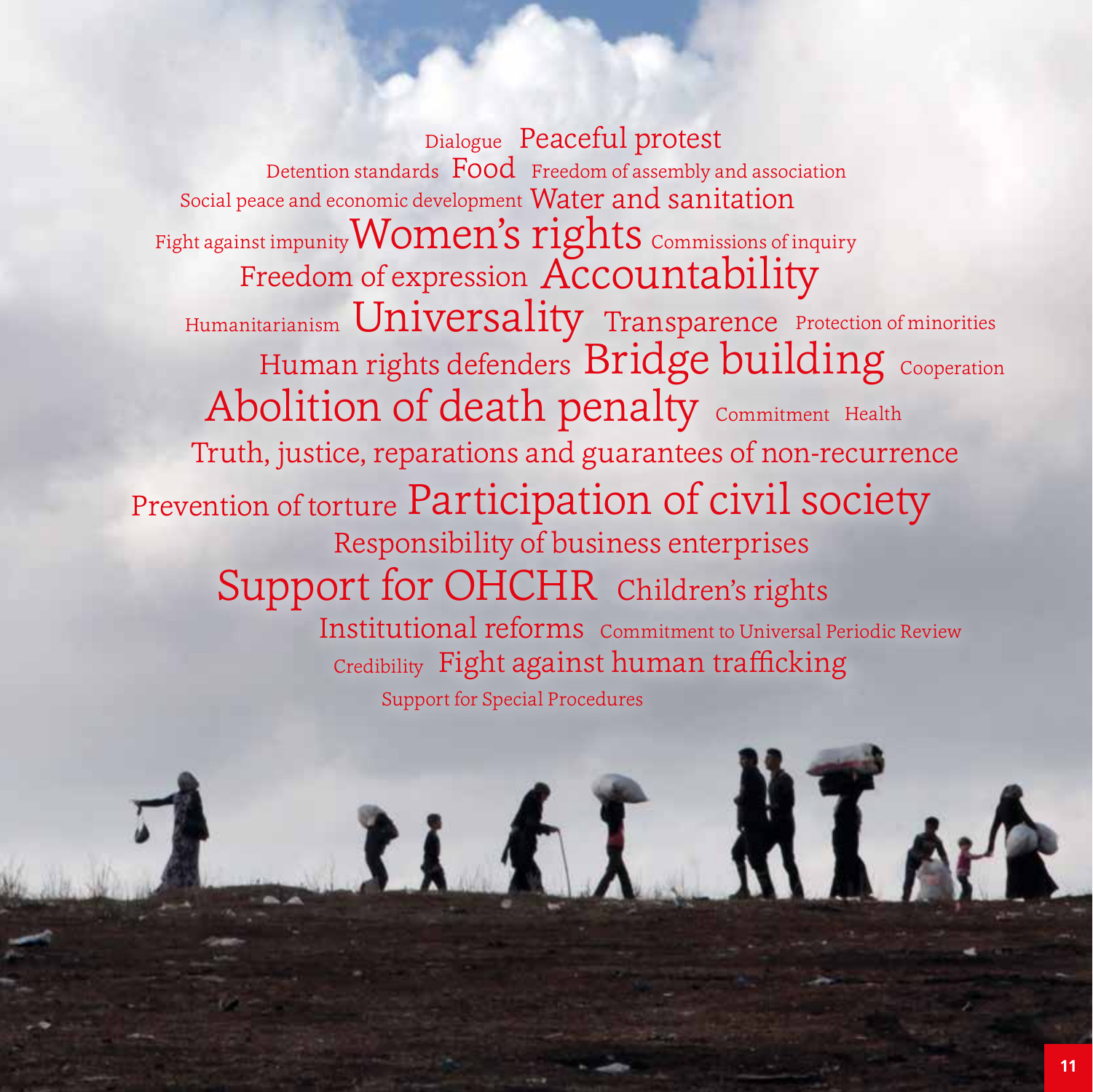Switzerland is proud to host the Human Rights Council in Geneva – a city that has become a global human rights hub.



**Parishine**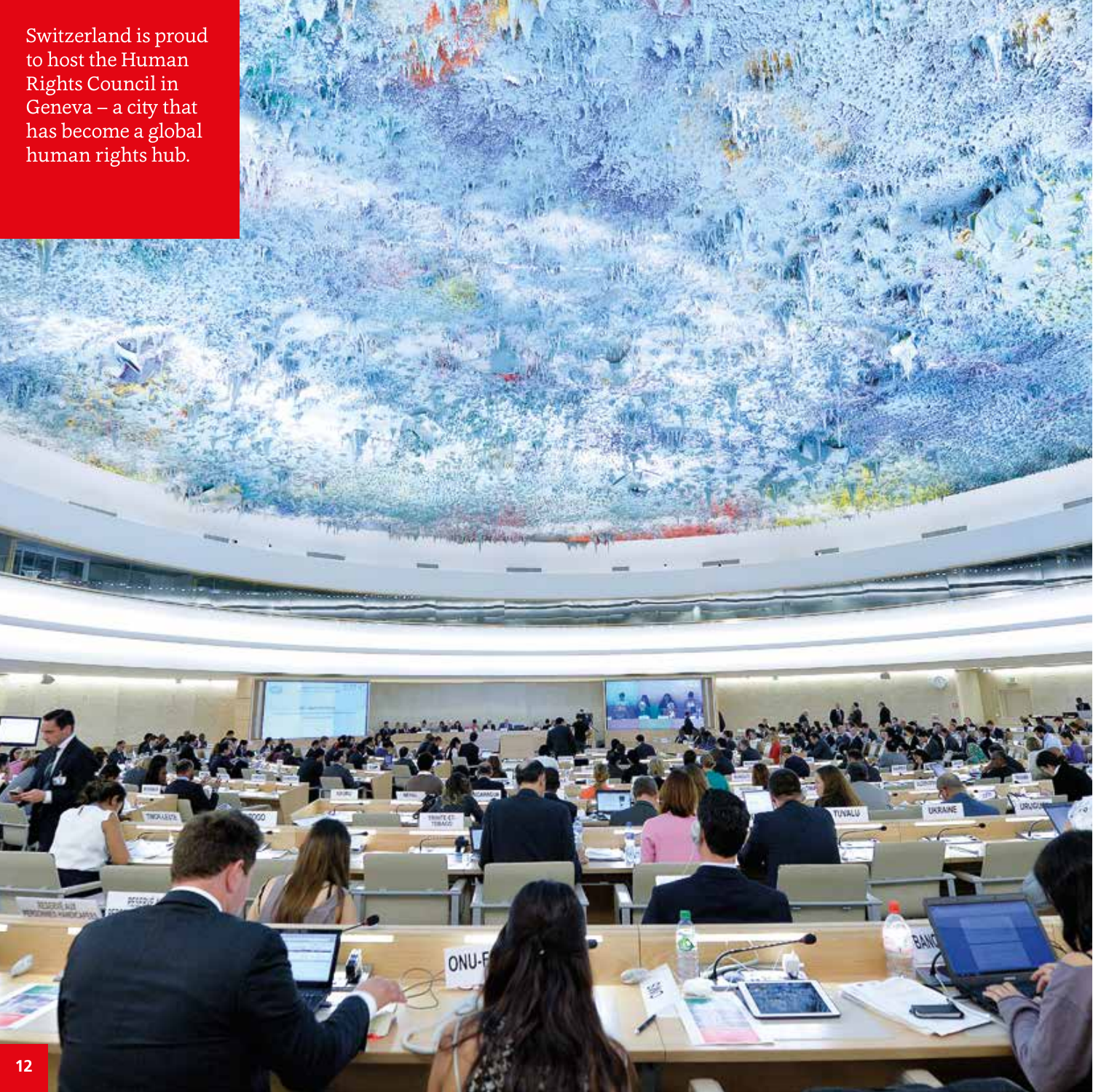#### What Switzerland has achieved so far

The creation of the Human Rights Council in 2006 was based on a Swiss proposal submitted in September 2004 to the UN Secretary General. Switzerland is proud to host the Human Rights Council in Geneva – a city with a long-standing humanitarian tradition where the Office of the High Commissioner of Human Rights as well as numerous non-governmental organisations are based. Switzerland continued to play an active role both during the institution-building and review processes of the Human Rights Council, and was a driving force behind the establishment of the Office of the President of the Human Rights Council.

In cooperation with various coalitions of like-minded states Switzerland successfully launched and supported several cross-regional initiatives on diverse issues such as transitional justice, accountability, the promotion and protection of human rights in the context of peaceful protests, human rights and the environment, the right to privacy in the digital age, human rights education and training, the safety of journalists and the issue of child, early and forced marriage. These initiatives produced concrete results, for instance the establishment of new special procedures (the Special Rapporteur on the Promotion of Truth,



Parliament square and the federal parliament building in Switzerland's capital Bern.

Justice, Reparations and Guarantee of non-recurrence and the Independent Expert on the issue of human rights obligations relating to the enjoyment of a safe, clean, healthy and sustainable environment), the adoption of new human rights instruments (the United Nations Declaration on Human Rights Education and Training) and the creation of the Group of Friends of the International Criminal Court in Geneva.

Universal Periodic Review, strived to implement the recommendations it received and accepted to further improve the human rights situation at the national level. Since the very first session of the Universal Periodic Review, Switzerland has actively participated and made recommendations to more than 100 governments. During its last two terms of membership (2006–2009 and 2010–2013) Switzerland spared no effort to build bridges between numerous actors and worked in close collaboration with other states and civil society partners to ensure that the Human Rights Council would become a strong and effective institution and that the Council was able to deal appropriately with human rights violations in any part of the world.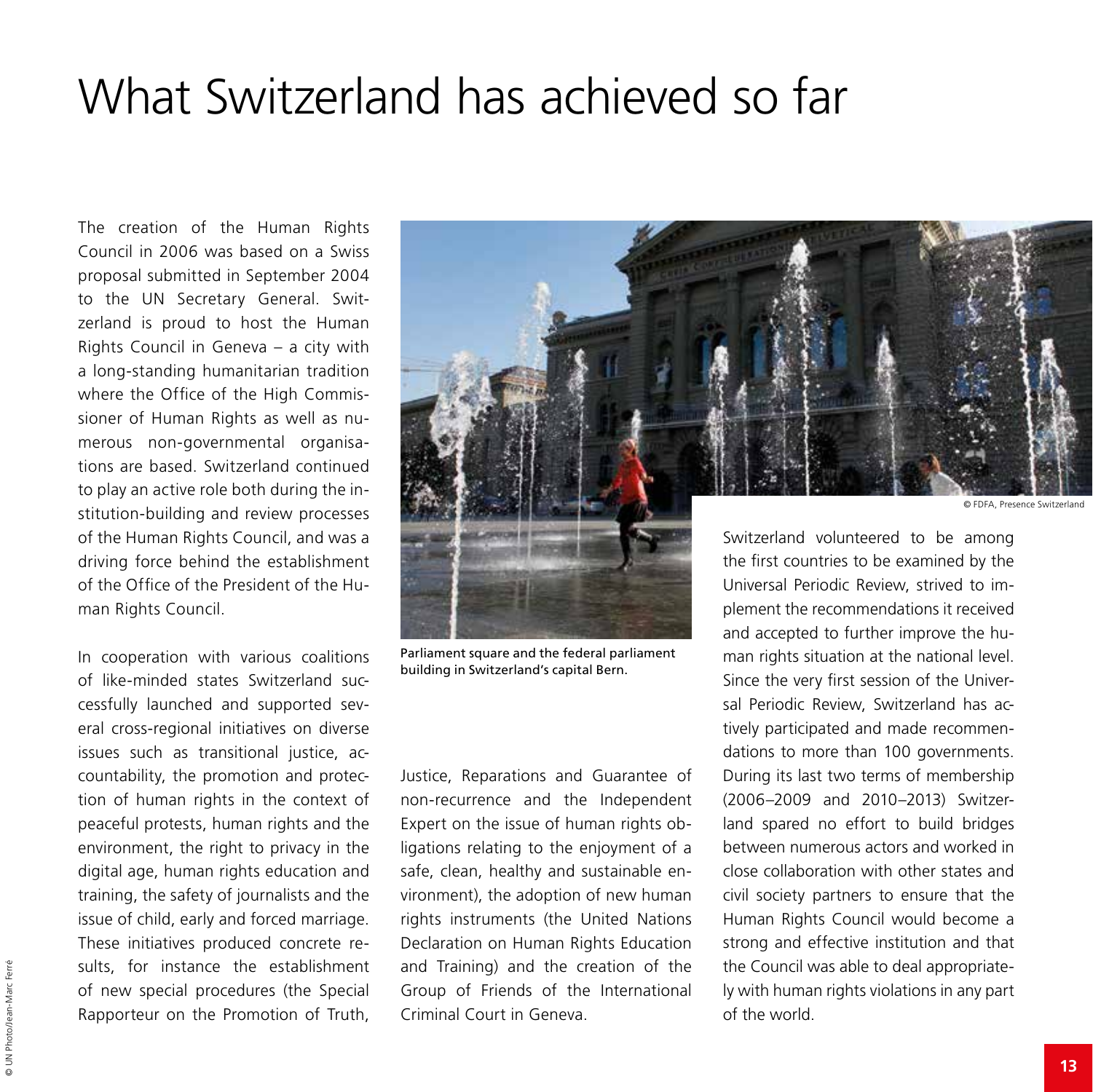Peaceful protest in Bern. As a multifaceted society, Switzerland can only be a prosperous country by building on dialogue, power sharing and compromise.

**NDER** 

**ALH UILI** 密田 FLD.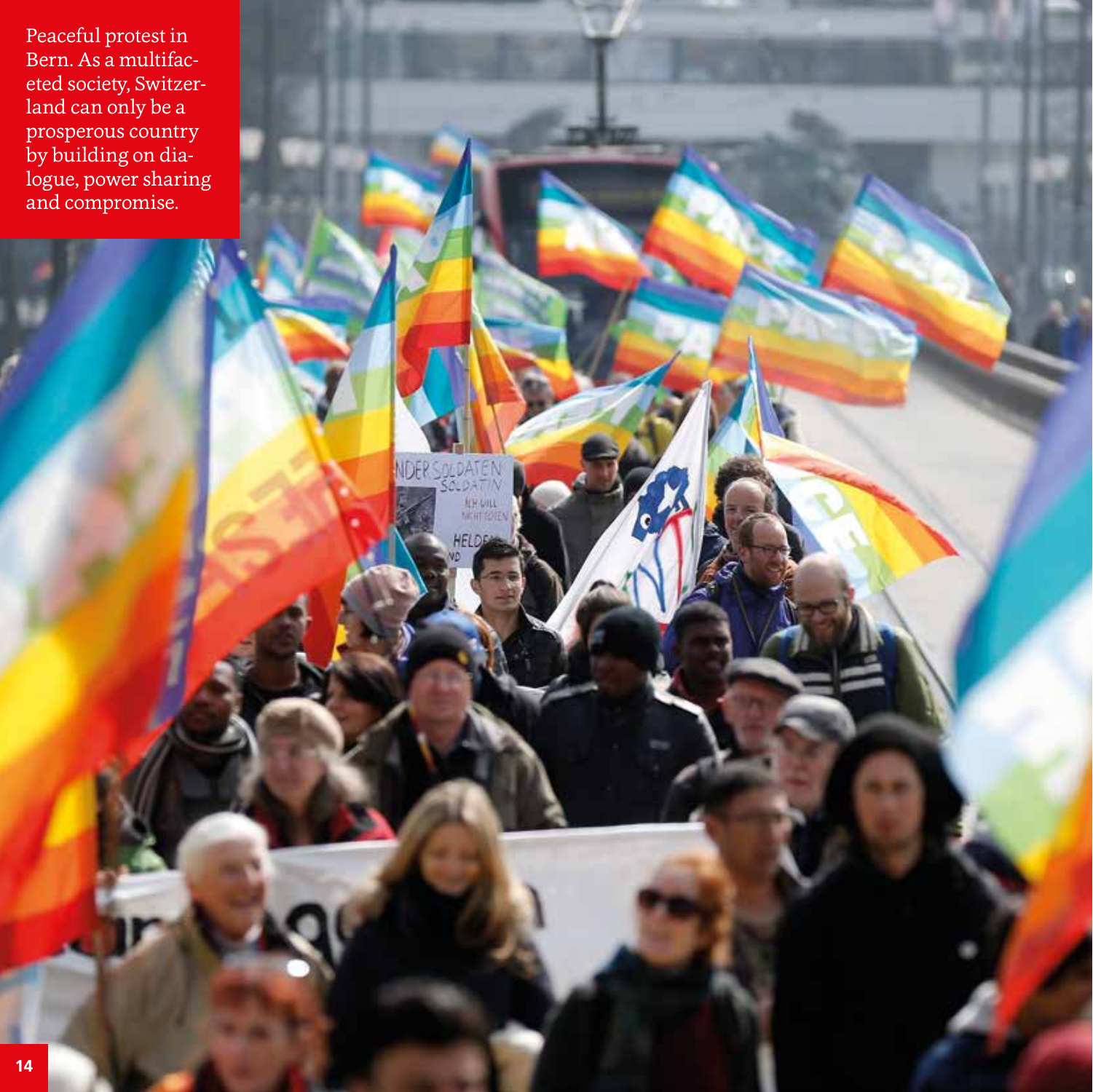### Switzerland is a particularly suitable candidate because …

#### … human rights are a cornerstone of Swiss foreign policy.

The promotion and respect of human rights, the alleviation of need and poverty in the world, the promotion of democracy, the peaceful coexistence of peoples and the preservation of natural resources are the five key objectives of Switzerland's foreign policy. Being a small state, Switzerland's prosperity depends on an international order that is characterised by stability and respect for international law. Switzerland has learned from its own history that the rule of law and the creation of solid institutions are the foundation of durable peace. For these reasons, Switzerland is a fervent supporter of a stringent and durable international legal system, and in particular of a strong international human rights system.

… Switzerland stands for cooperation, tolerance, mutual respect, dialogue, power sharing and compromise.

These values and ideas are Switzerland's formula for success. Historically, Switzerland grew into what it is today from a union of numerous smaller entities. That is why its society is composed of diverse population groups of different cultural backgrounds, languages and faiths. Switzerland was not spared violent conflicts in the past, but the Swiss people have learned to prevent disputes by practising tolerance and mutual respect.

As a multifaceted society, Switzerland can only be a prosperous country with a stable political system by building on dialogue, power sharing and compromise. This consensual tradition qualifies Switzerland as a committed and reliable partner in all international efforts to promote human rights in an inclusive and cooperative way.

© KEYSTONE/Salvatore Di Nolfi



A woman leaving a voting booth during a federal election. Every four years, Swiss citizens elect a new bicameral parliament.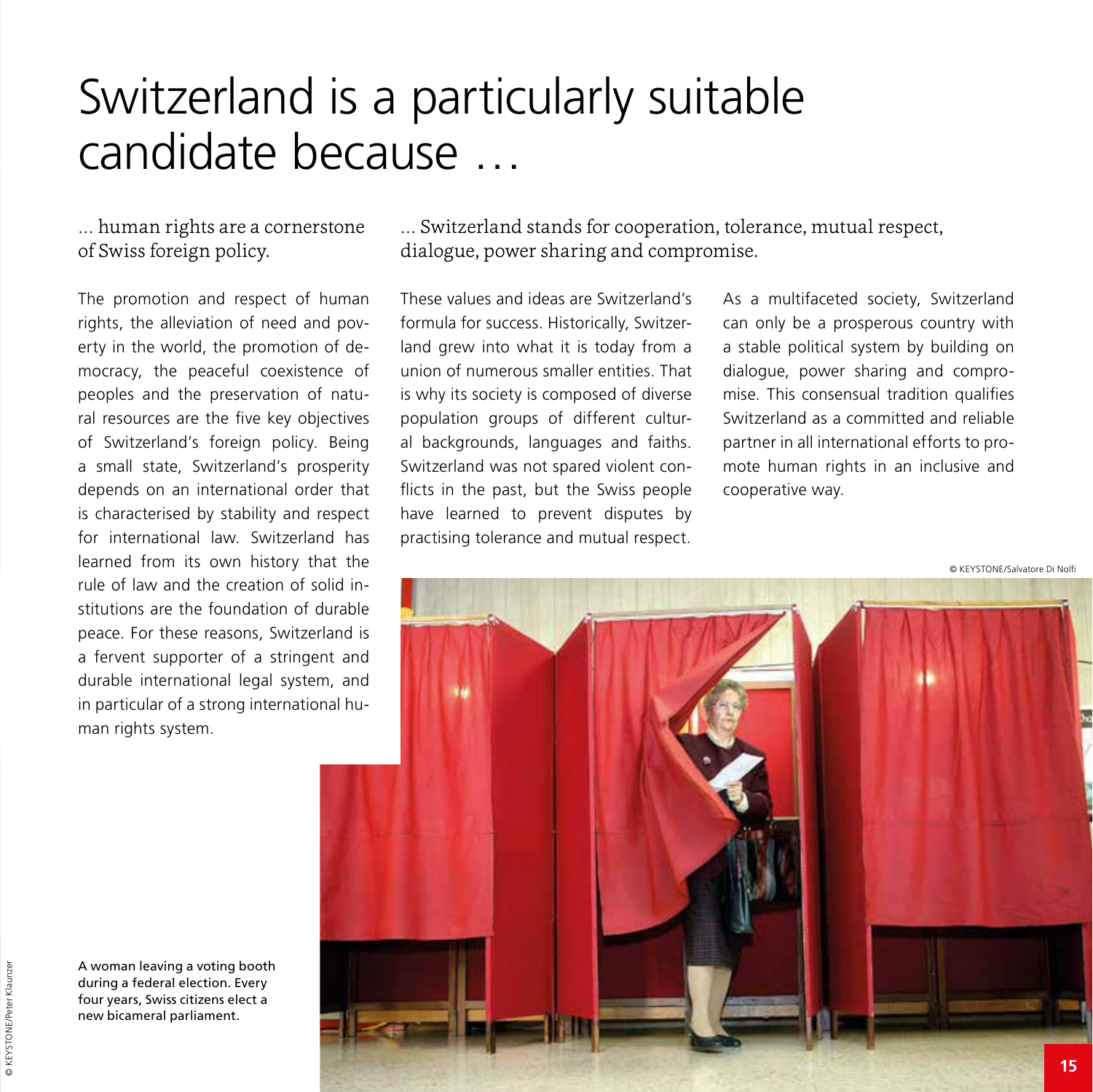

Swiss aid worker delivering humanitarian aid following the destructive earthquake in Haiti in 2010.

… Switzerland has a longstanding humanitarian tradition.

For centuries, people who have been persecuted for religious or political reasons have sought and received protection in Switzerland. Incensed by the cruelties of war, in the mid-19th century the Swiss citizen Henry Dunant began to advocate better protection and nursing of wounded soldiers who until then had been left to die a miserable death on the battlefield. Since then, Geneva has been known as the world capital of humanitarianism, international humanitarian law and the seat of the International Committee of the Red Cross (ICRC). For centuries, Switzerland has renounced the use of violence and recognised the necessity of multilateral cooperation. It is

not by accident that the country hosted the League of Nations, the first international organisation that was intended to secure world peace after the horrific experiences of the First World War. Today, Switzerland is host not only to the United Nations' European headquarters, but to numerous international organisations and local, regional and international non-government organisations. Due to its experience in mediating negotiated solutions, Switzerland is appreciated as the host of a wide range of high-level meetings and conferences that help to secure or restore peace, stability and respect for human rights all over the world.